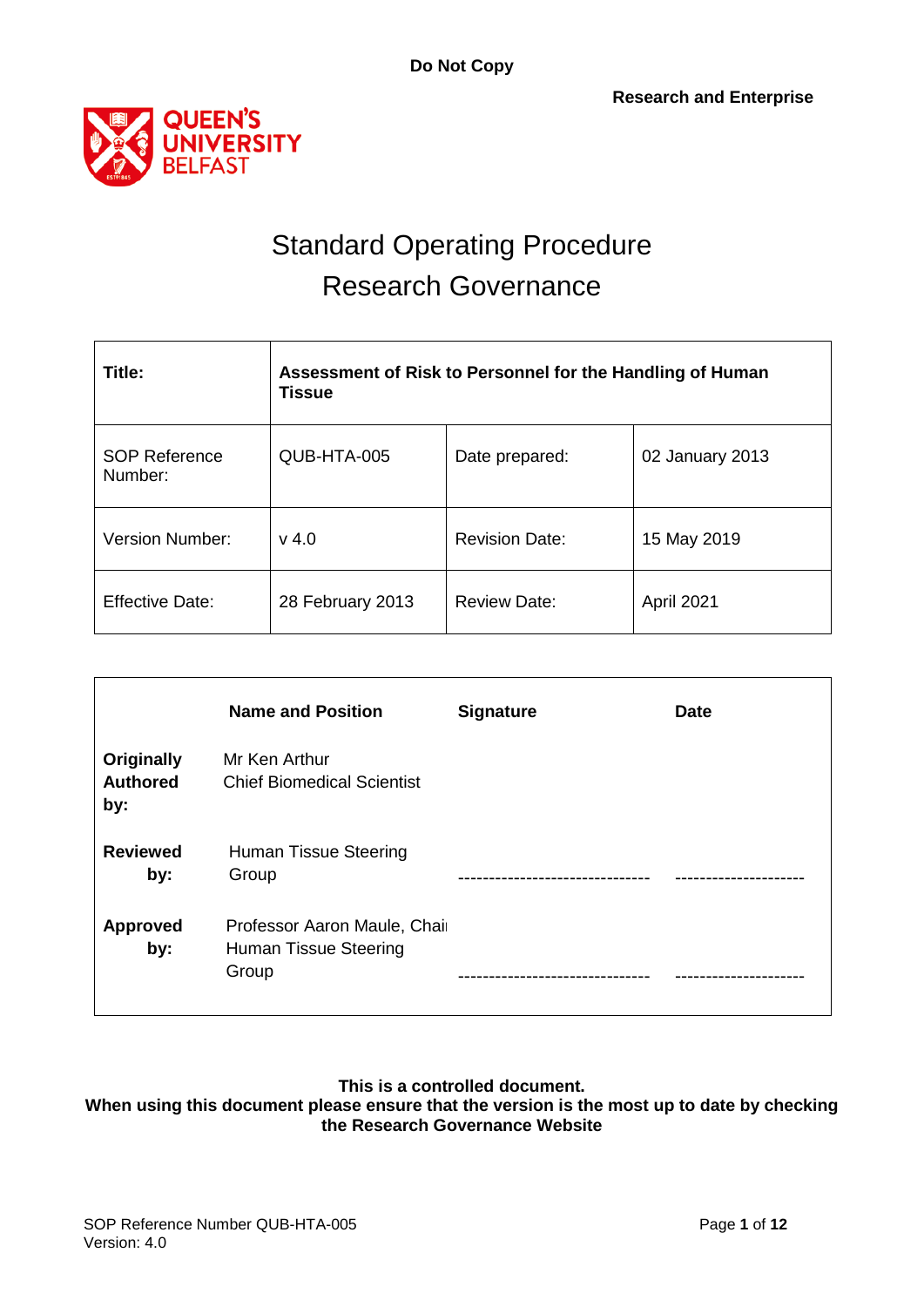## Revision Log

| <b>Previous</b><br>Version number | Date of<br>Review/Modification | Reason for<br>Review/Modification                                                               | <b>New Version Number</b> |
|-----------------------------------|--------------------------------|-------------------------------------------------------------------------------------------------|---------------------------|
| 005/002                           | 02/01/2013                     | Reformat because of<br>integration to Research<br>Governance                                    | v1.0                      |
| v <sub>1.0</sub>                  | 07/01/2015                     | <b>Periodic Review</b>                                                                          | v <sub>2.0</sub>          |
| V <sub>2.0</sub>                  | 10/04/2017                     | Review in response to<br>Human Tissue Authority's<br>Codes of Practice and<br>Standards update. | V3.0                      |
| V3.0                              | 17/05/2019                     | Periodic review. Logo and<br>name of Chair updated on<br>cover page. Web links<br>updated.      | V4.0                      |
|                                   |                                |                                                                                                 |                           |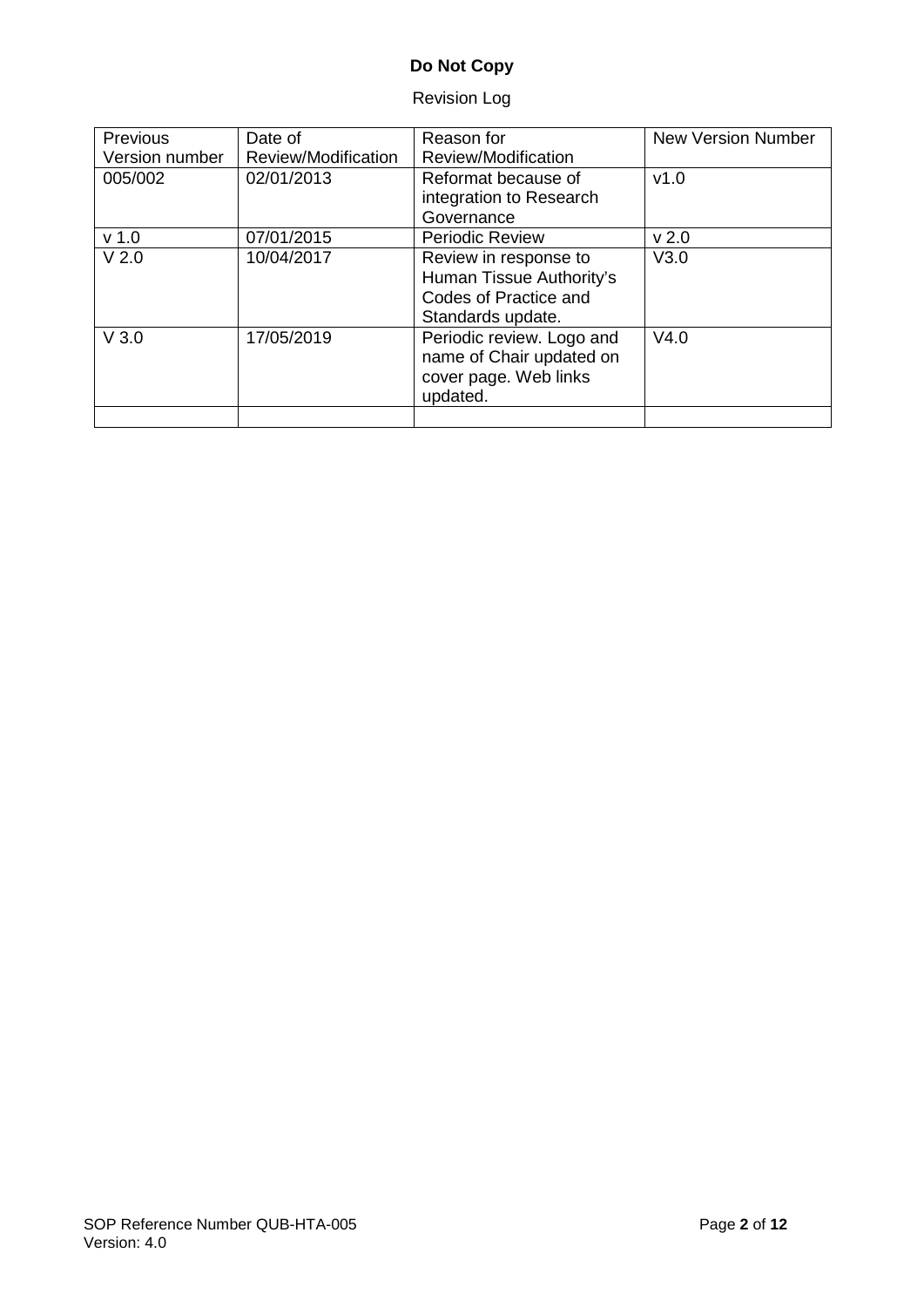#### **1. Purpose**

This Standard Operating Procedure (SOP) describes the process by which a risk assessment is carried out, recorded and controlled in connection with the handling of relevant material as defined by the Human Tissue Act 2004 (HT Act).

#### **2. Introduction**

The HT Act came into force on the 1 September 2006 and provides a framework for regulation of research involving the removal, storage, use and disposal of human tissue. A risk assessment is defined as 'a systematic examination of the hazards associated with the work, an evaluation of the risks to health associated with the hazards and a judgement on the measures required to eliminate or control harmful exposure to the hazard<sup>[1](#page-2-0)</sup>. It is essential that all risks identified during the course of a scheduled purpose are appropriately recorded and acted upon. If the process involves chemical or biological hazards then a COSHH assessment must be completed as appropriate.

Guidance is available from the University's Safety Services website: https://www.qub.ac.uk/directorates/EstatesDirectorate/UniversitySafetyService/

#### **3. Scope**

This SOP applies to all members of University staff; both academic and support staff as defined by Statute 1 and including honorary staff and students who are involved with the removal, storage, use of relevant material for scheduled purposes.

Note: Human tissue samples collected as part of a clinical trial of an investigative medicinal product (CTIMP) or samples acquired and stored in the Northern Ireland Biobank will have their own procedures and requirements and should not follow this SOP.

#### **4. Responsibilities**

#### **4.1 Designated Individual**

The Designated Individual (DI) is responsible for ensuring that appropriate risk assessment procedures are in place.

#### **4.2 Person Designated**

The Person Designated (PD) is responsible for providing advice and guidance on human tissue related risk assessment procedures in their area as required.

#### **4.3 Chief Investigator or Custodian**

The Chief Investigator (CI) or custodian of the material is responsible for ensuring that all activities carried out under their supervision have had appropriate risk assessment and that any risks identified during the assessment are dealt with via the implementation of appropriate control measures. The CI or custodian must ensure that any individuals undertaking activities involving human tissue are suitably trained to undertake the tasks.

#### **4.4 Researcher and Support Staff**

<span id="page-2-0"></span><sup>-</sup><sup>1</sup> MRC Health and Safety Policy, Guidance Note 2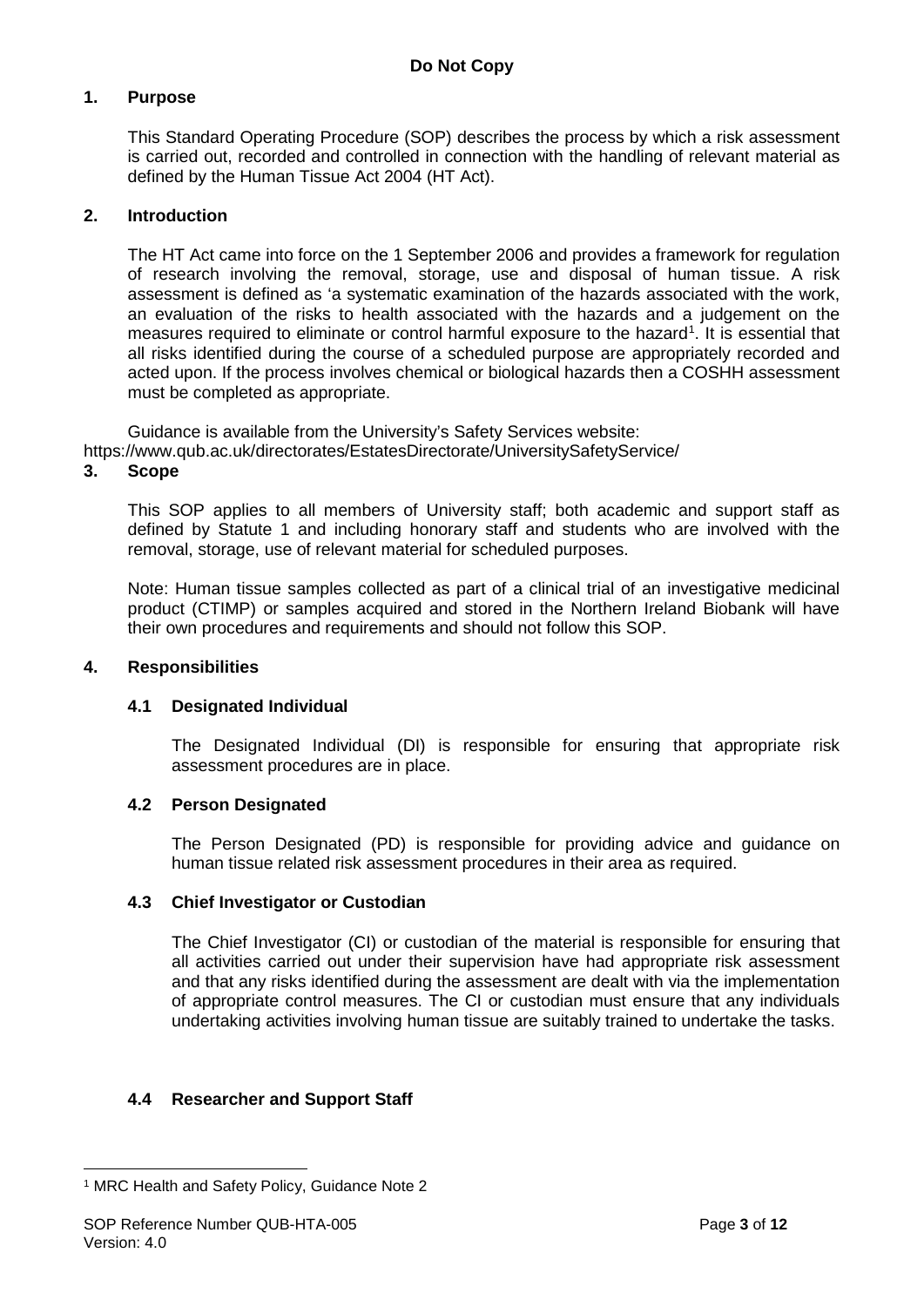The researcher and/or other support staff undertaking tasks involving human tissue must ensure that these tasks are carried out in accordance with the risk assessment and that appropriate control measures are applied as necessary.

#### **5. Procedure**

All applicable health and safety policies and procedures, including the University's Biological Safety Guidance and Chemical Safety Policy, must be adhered to when working with human tissue:

https://www.qub.ac.uk/directorates/EstatesDirectorate/UniversitySafetyService/.

Risk assessments must be completed for all research activities involving human tissue to minimise the risk of contamination and protect the health and safety of staff, students and visitors.

Risk assessment and the application of appropriate control measures should be approached through careful consideration of the following paragraphs.

#### **5.1 Is the sample likely to contain prions?**

If the tissue is of neuronal or lymphoid origin then there is a risk that it may contain Transmissible Spongiform Encephalopathy (TSE) agents (eg Creutzfeldt-Jakob disease, Gerstmann-Straussler-Scheinker syndrome, fatal familial insomnia, Kuru).

No work with tissues from patients with known or suspected TSE should be attempted without prior consultation with a University Biological Safety Officer<sup>[2](#page-3-0)</sup>, as this will require containment at Level 3 and special procedures for the disposal of tissue and contaminated equipment. Guidance on TSE risk management is available from the Advisory Committee on Dangerous Pathogens TSE Risk Management Subgroup (see [http://www.dh.gov.uk/health/2012/11/acdp-guidance/\)](http://www.dh.gov.uk/health/2012/11/acdp-guidance/).

#### **5.2 Is the tissue sample likely to contain other infectious material?**

Any material likely to contain infectious agents must be handled at the level of containment designated by the Advisory Committee on Dangerous Pathogens (ACDP). Categorisation of infectious organisms is into 4 levels and lists of organisms with details of the containment required are available from ACDP website:

( <http://www.hse.gov.uk/aboutus/meetings/committees/acdp/> ) and ACDP: The Approved List of Biological Agents (2004) [\(http://www.hse.gov.uk/pubns/misc208.pdf\)](http://www.hse.gov.uk/pubns/misc208.pdf). Blood samples from sources other than the Blood Transfusion Service carry a risk of containing blood-borne viruses and should be handled under Level 2 containment as detailed in The Approved List of Biological Agents: [\(http://www.hse.gov.uk/pubns/misc208.pdf\)](http://www.hse.gov.uk/pubns/misc208.pdf).

If the tissue contains biological hazards then a COSHH assessment must be completed as appropriate. Guidance on working with biological agents is available from the University's Safety Service website:

<https://www.qub.ac.uk/directorates/EstatesDirectorate/UniversitySafetyService/>

#### **5.3 If the tissue sample contains infectious agents what procedures are necessary to minimise risk?**

<u>.</u>

<span id="page-3-0"></span><sup>2</sup> List of School Biological Safety Officers

[<sup>\(</sup>http://www.qub.ac.uk/directorates/HumanResources/OccupationalHealthandSafety/GuidanceNotes/Infectious](http://www.qub.ac.uk/directorates/HumanResources/OccupationalHealthandSafety/GuidanceNotes/InfectiousAgentsGMOs/BiologicalGuidance/) [AgentsGMOs/BiologicalGuidance/\)](http://www.qub.ac.uk/directorates/HumanResources/OccupationalHealthandSafety/GuidanceNotes/InfectiousAgentsGMOs/BiologicalGuidance/)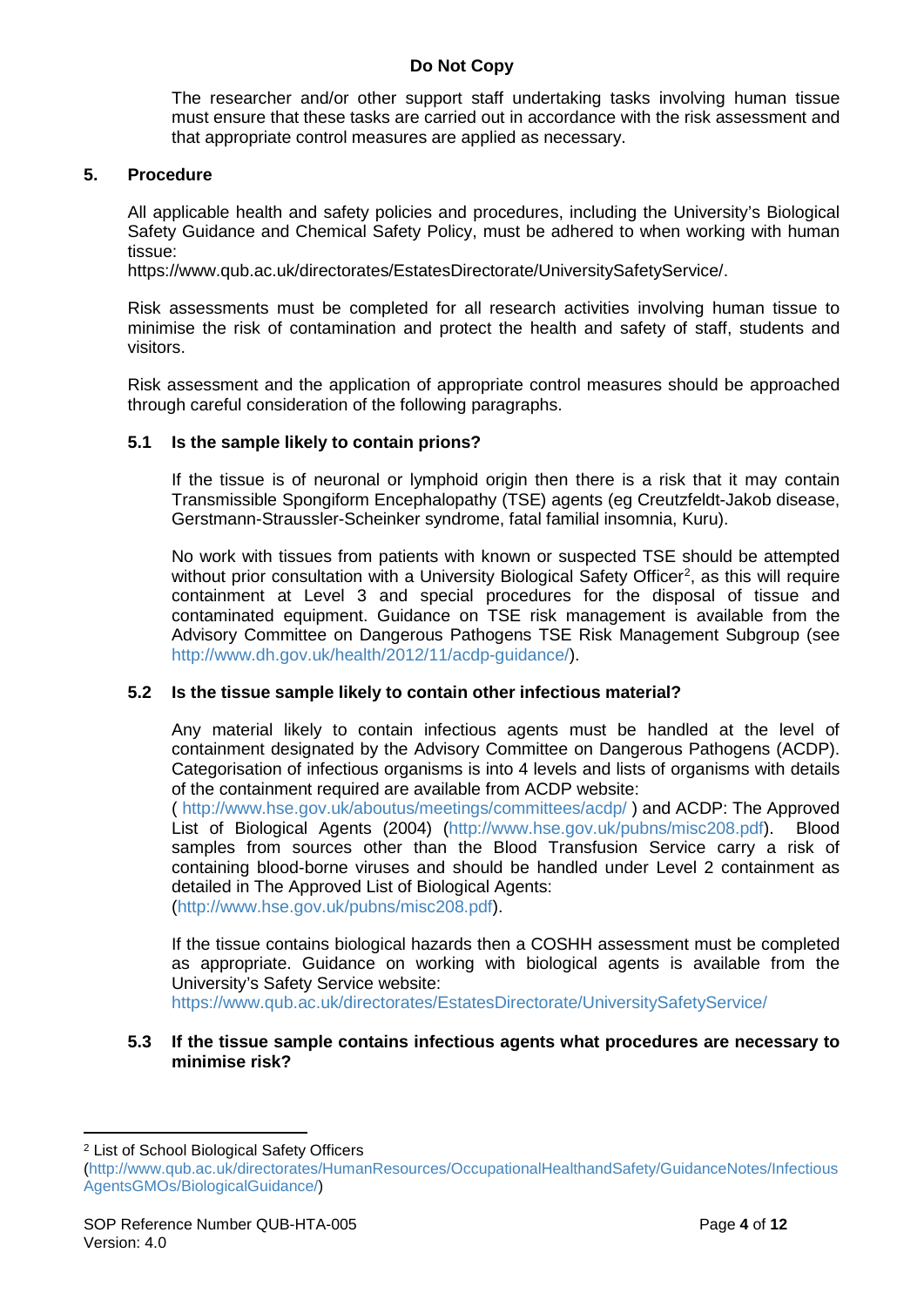Attention should be paid not only to level of containment but also to procedures to reduce the creation of aerosols and to avoid work with "sharps". Personnel need to be experienced in good microbiological practice.

For further advice on risk assessments relating to biohazards contact a University Biological Safety Officer.

Guidance on working with biological agents is available from the University's Safety Service website:

<https://www.qub.ac.uk/directorates/EstatesDirectorate/UniversitySafetyService/>

#### **5.4 Is the tissue likely to contain a harmful (non-radioactive) drug or chemical, eg a cytotoxic agent, used to treat the person from whom the sample was derived?**

If the sample contains an exogenous chemical substance a COSHH assessment should be performed in the same way that other chemicals are assessed within the laboratory. You must take account of the inherent toxicity of the chemical within the sample and the volume weight of the sample. Depending on the outcome, adequate procedures should be put in place to protect handlers from exposure. Further advice on chemical safety is available from the University's Safety Service website:

https://www.qub.ac.uk/directorates/EstatesDirectorate/UniversitySafetyService/

#### **5.5 Is the tissue sample likely to contain a radioisotope used in diagnostic procedure in the person from whom it was derived?**

If the sample is likely to contain a radioisotope, it must be handled in accordance with the University's Ionising Radiations Safety Policy:

[\(https://www.qub.ac.uk/directorates/EstatesDirectorate/UniversitySafetyService/\)](https://www.qub.ac.uk/directorates/EstatesDirectorate/UniversitySafetyService/). If advice is required on any aspect of the handling and storage of radioisotope containing materials please contact the University's Radiation Protection Adviser. Further advice on radiation safety is available from the University's Safety Service website: <https://www.qub.ac.uk/directorates/EstatesDirectorate/UniversitySafetyService/>

#### **5.6 What procedures are in place for the cleaning of contaminated equipment?**

An appropriate procedure for the cleaning and/or sterilisation of equipment exposed to harmful materials should be in place before the receipt of the tissue sample. Any equipment which is to be reused must be cleaned/sterilised after use. Clarification on procedures to be used can be obtained from the University's Biological Safety Officers and/or Radiation Protection Adviser as appropriate.

#### **5.7 Assessment of risk control measures**

Factors to be assessed in the determination of the risk control measures required include:

- (i) the potential for accidental exposure and implementing emergency procedures;
- (ii) staff training and competence;
- (iii) occupational health requirements;
- (iv) the known and potential hazards;
- (v) the likely routes of exposure.

#### **5.8 Risk control measures**

Your judgement on the risk control measures necessary should be based on the following:

(i) minimising or limiting the amounts handled;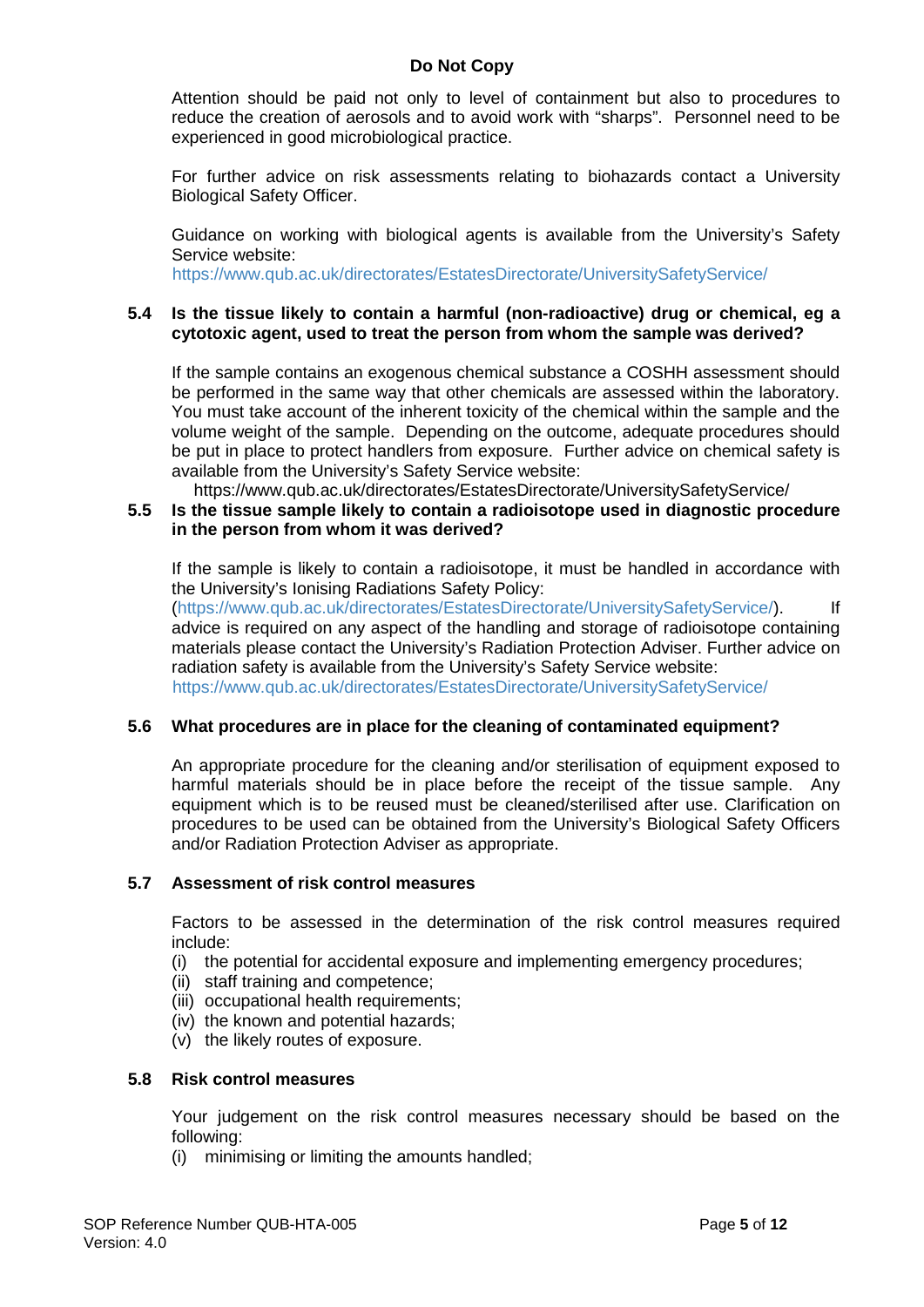- (ii) using a fume cupboard or other containment measure for dusts or volatile substances (including volatile radioactive substances);
- (iii) using microbiological safety cabinets for materials microbiologically contaminated;
- (iv) wearing appropriate gloves for substances absorbed through the skin;
- (v) using eye protection;
- (vi) avoiding wherever possible the use of sharps;
- (vii) using appropriate shielding and remote handling devices for work with radioactive isotopes;
- (viii)maximising distance and minimising time for work with radioactive substances;
- (ix) using correct waste disposal routes and measures.

A flow-chart to assist with risk assessment is attached in Appendix 1.

#### **5.9 Recording risk assessments and control measures**

Due to the diversity of activity in different laboratories in which human tissue is handled, each laboratory should have a local SOP, informed by the content of this general SOP. An important part of the local SOP will be a proforma used in the process to record both risks and control measures.

An exemplar recording sheet is attached (Appendix 2). All completed proformas should be filed with other paperwork associated with a particular project (eg project protocol, completed consent forms).

Local SOPs must be maintained and available upon request.

#### **6. References**

Human Tissue Authority Code of Practice and Standards E Research <https://www.hta.gov.uk/hta-codes-practice-and-standards> (last access May 2019)

#### Human Tissue Authority - definition of relevant material

[https://www.hta.gov.uk/policies/list-materials-considered-be-%E2%80%98relevant](https://www.hta.gov.uk/policies/list-materials-considered-be-%E2%80%98relevant-material%E2%80%99-under-human-tissue-act-2004)[material%E2%80%99-under-human-tissue-act-2004](https://www.hta.gov.uk/policies/list-materials-considered-be-%E2%80%98relevant-material%E2%80%99-under-human-tissue-act-2004) (last accessed May 2019)

#### Advisory Committee on Dangerous Pathogens:

<http://www.hse.gov.uk/aboutus/meetings/committees/acdp/> (last accessed May 2019)

Advisory Committee on Dangerous Pathogens: The Approved List of Biological Agents (2004) <http://www.hse.gov.uk/pubns/misc208.pdf> (last accessed May 2019)

Advisory Committee on Dangerous Pathogens TSE Risk Management Subgroup: <http://www.dh.gov.uk/health/2012/11/acdp-guidance/> (last accessed May 2019)

#### QUB Safety Srvice

<https://www.qub.ac.uk/directorates/EstatesDirectorate/UniversitySafetyService/> (last accessed April 2017)

#### **7. Appendices**

| Appendix 1 | Generic Flowchart for Risk Assessment;                |
|------------|-------------------------------------------------------|
| Appendix 2 | Example Risk Assessment (Health and Safety);          |
| Appendix 3 | Guidance on Dealing with Radioactive Spillages;       |
| Appendix 4 | Cleaning of Equipment Contaminated with Human Tissue. |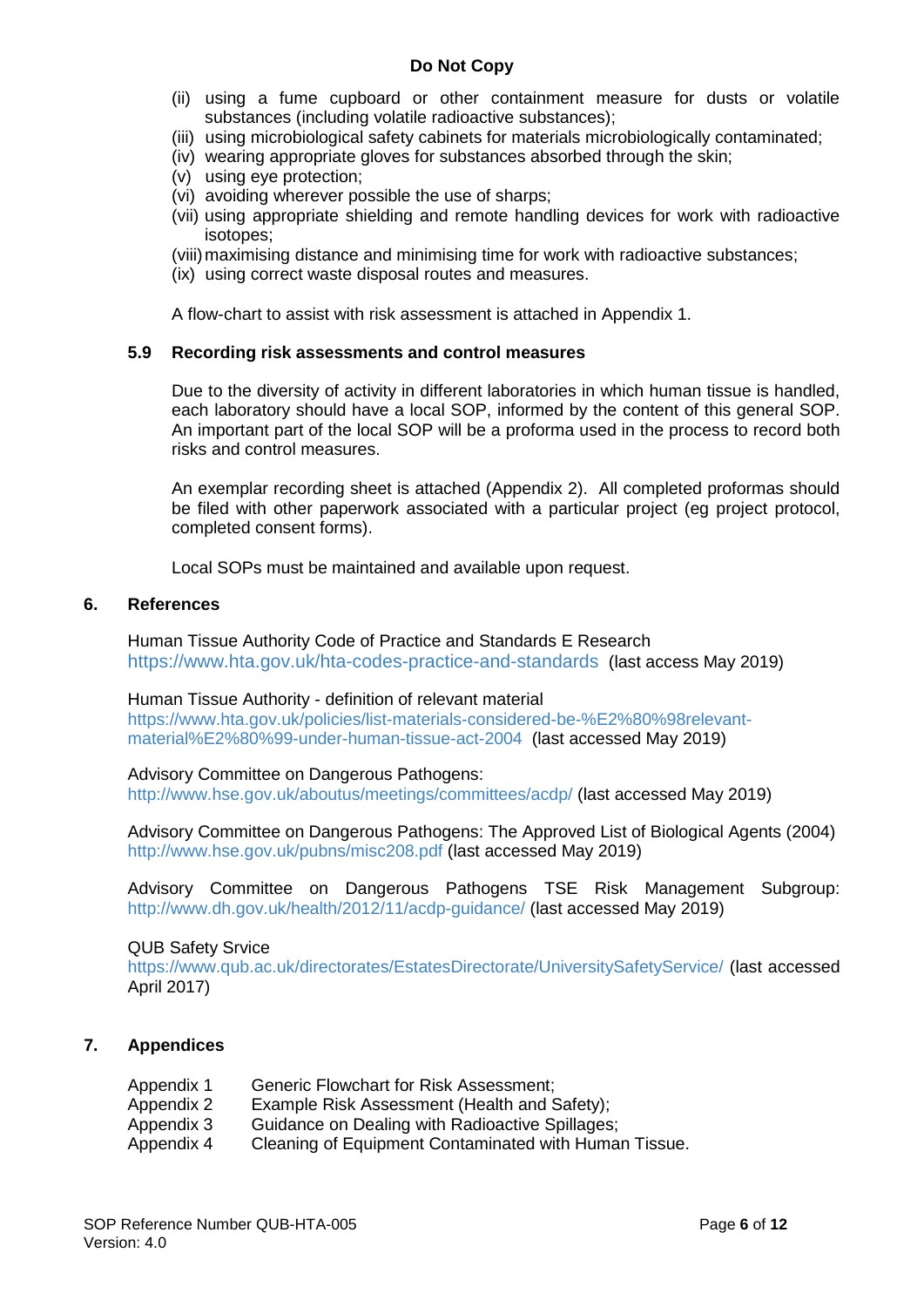## **Generic Flowchart for Risk Assessment**

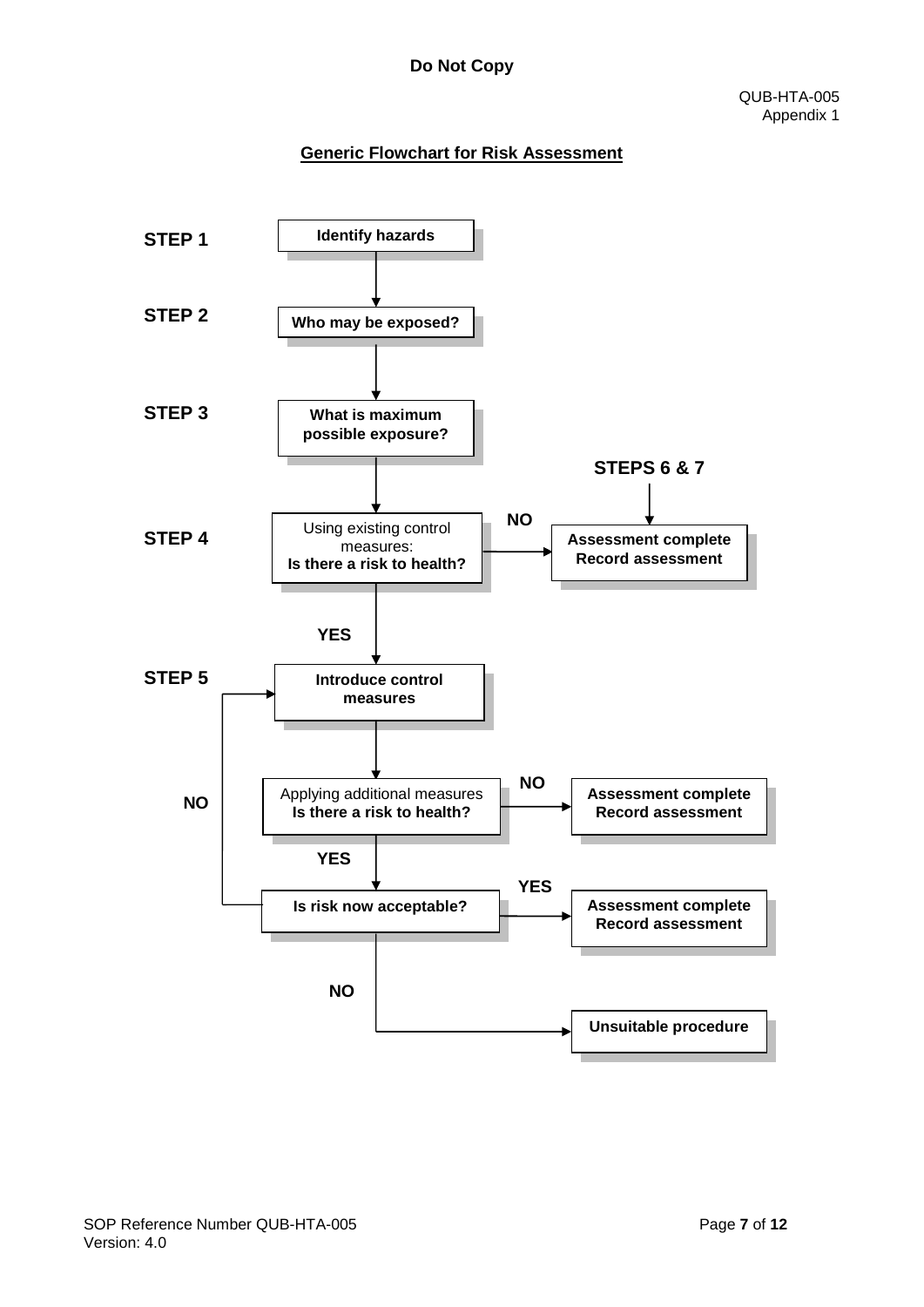#### QUB-HTA-005 Appendix 2

## **Example Risk Assessment (Health and Safety)**

| School/Department/Unit:  | Work activity:  |                |  |
|--------------------------|-----------------|----------------|--|
| Assessment completed by: | Date completed: | Review Period: |  |

| <b>Activity</b><br>(task step)                                                                                                                                                     | <b>Hazards</b> | <b>Who might</b><br>be<br>harmed | <b>Existing Control Measures</b><br>(What are you already doing?) | Severity<br>(1-4) | Likelihood<br>(1-4) | Risk Level<br>(L.M.H. VH) | What further action is necessary | Final risk<br>Lating | <b>Action by</b><br>whom<br>& by when |
|------------------------------------------------------------------------------------------------------------------------------------------------------------------------------------|----------------|----------------------------------|-------------------------------------------------------------------|-------------------|---------------------|---------------------------|----------------------------------|----------------------|---------------------------------------|
|                                                                                                                                                                                    |                |                                  |                                                                   |                   |                     |                           |                                  |                      |                                       |
|                                                                                                                                                                                    |                |                                  |                                                                   |                   |                     |                           |                                  |                      |                                       |
|                                                                                                                                                                                    |                |                                  |                                                                   |                   |                     |                           |                                  |                      |                                       |
|                                                                                                                                                                                    |                |                                  |                                                                   |                   |                     |                           |                                  |                      |                                       |
| Put the date the assessment was completed and put in a review date,<br>The task or activity i.e. mowing the lawn<br>normally annually unless the task, person or equipment changes |                |                                  |                                                                   |                   |                     |                           |                                  |                      |                                       |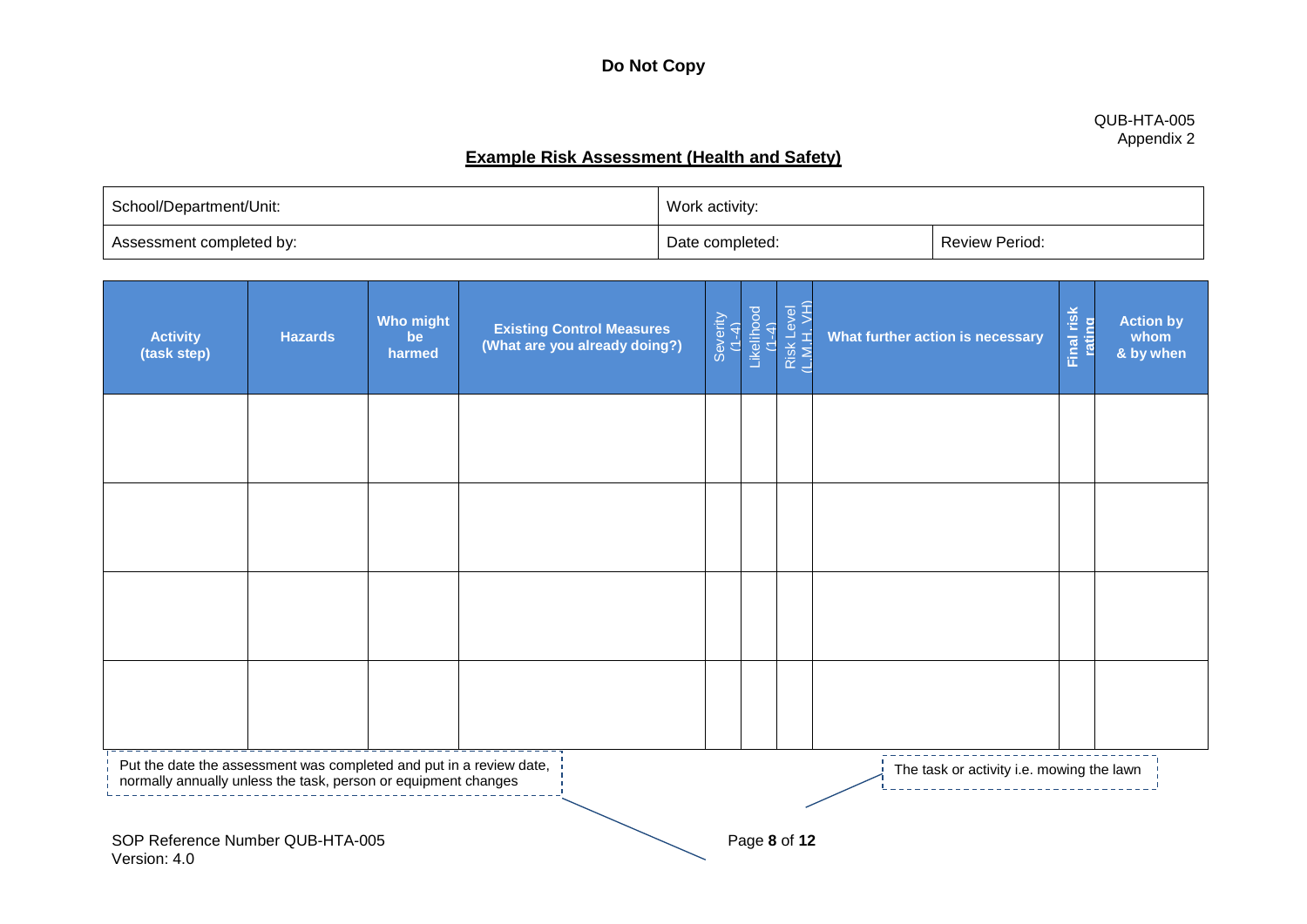| School/Department/Unit: Estates Gardening | Task/Work activity: Mowing lawn |                       |  |  |  |
|-------------------------------------------|---------------------------------|-----------------------|--|--|--|
| Assessment completed by: A. N. Other      | Date completed: 20-May 2011     | Review Period: 1 Year |  |  |  |

|        | <b>Activity</b><br>(task step)                                        | <b>Hazards</b>                       | <b>Who might</b><br>be<br>harmed                                        | <b>Existing Control Measures</b><br>(What are you already doing?)                                                                                                  | erity |   | What further action is necessary                                                                               | risk<br>inai<br>List | <b>Action by</b><br>whom<br>& by when      |
|--------|-----------------------------------------------------------------------|--------------------------------------|-------------------------------------------------------------------------|--------------------------------------------------------------------------------------------------------------------------------------------------------------------|-------|---|----------------------------------------------------------------------------------------------------------------|----------------------|--------------------------------------------|
|        | Filling the mower<br>with petrol                                      | Fire, explosion                      | Operator<br>and others<br>in vicinity<br>during<br>filling with<br>fuel | Fuel stored in appropriate labelled<br>container. Petrol filling undertaken<br>outside in open area away from<br>sources of ignition. Pre-use checks<br>for leaks. | 3     | M | Warning notice to be displayed in<br>workshop. Operator to be provided<br>with filling funnel to avoid spills. | ь.                   | A.N. Other<br>Supervisor<br>$20 - 05 - 11$ |
| petrol | Identify any steps in<br>the task i.e. filling<br>the lawn mower with | Identify hazards<br>or injury causes |                                                                         | Identify who may be<br>harmed <i>i.e.</i> staff,<br>students and or<br>general public                                                                              |       |   | Calculate risk rating: Probability multiplied by<br>severity i.e. 3 (Probability) x 1 (Severity) = 3 Medium    |                      |                                            |

A risk matrix is a tool used in the risk assessment process, it allows the severity of the risk and probability of the event happening to be determined, by multiplying the two outcomes.

In layman's terms – How likely is it to happen and how bad it would be if it happened.

If a number of people are likely to be exposed to a hazard then this would need to be taken into consideration.

The traffic light colour scheme gives a clear indication of

- whether or not the classification is high, medium or low.
- 

|                                                              |          |          | <b>Probability</b>             |  |                     | <b>Risk Rating</b> |               |  |  |  |
|--------------------------------------------------------------|----------|----------|--------------------------------|--|---------------------|--------------------|---------------|--|--|--|
| Severity                                                     | Jnlikely | Possible | Very Likely<br>Likely<br>Score |  | <b>Risk Level</b>   |                    |               |  |  |  |
| Very Minor                                                   |          |          |                                |  |                     | $1 - 2$            | Low           |  |  |  |
| Minor                                                        |          |          |                                |  |                     | $3-6$              | <b>Medium</b> |  |  |  |
| Significant                                                  |          |          |                                |  |                     | 8-9                | High          |  |  |  |
| Major                                                        |          |          |                                |  | $12-16$<br>ory High |                    |               |  |  |  |
| For scores of 8 or more (high), further action must be taken |          |          |                                |  |                     |                    |               |  |  |  |

to reduce the risk.

If further advice is required contact the Safety Service.

SOP Reference Number QUB-HTA-005 **Page 9** of 12 Version: 4.0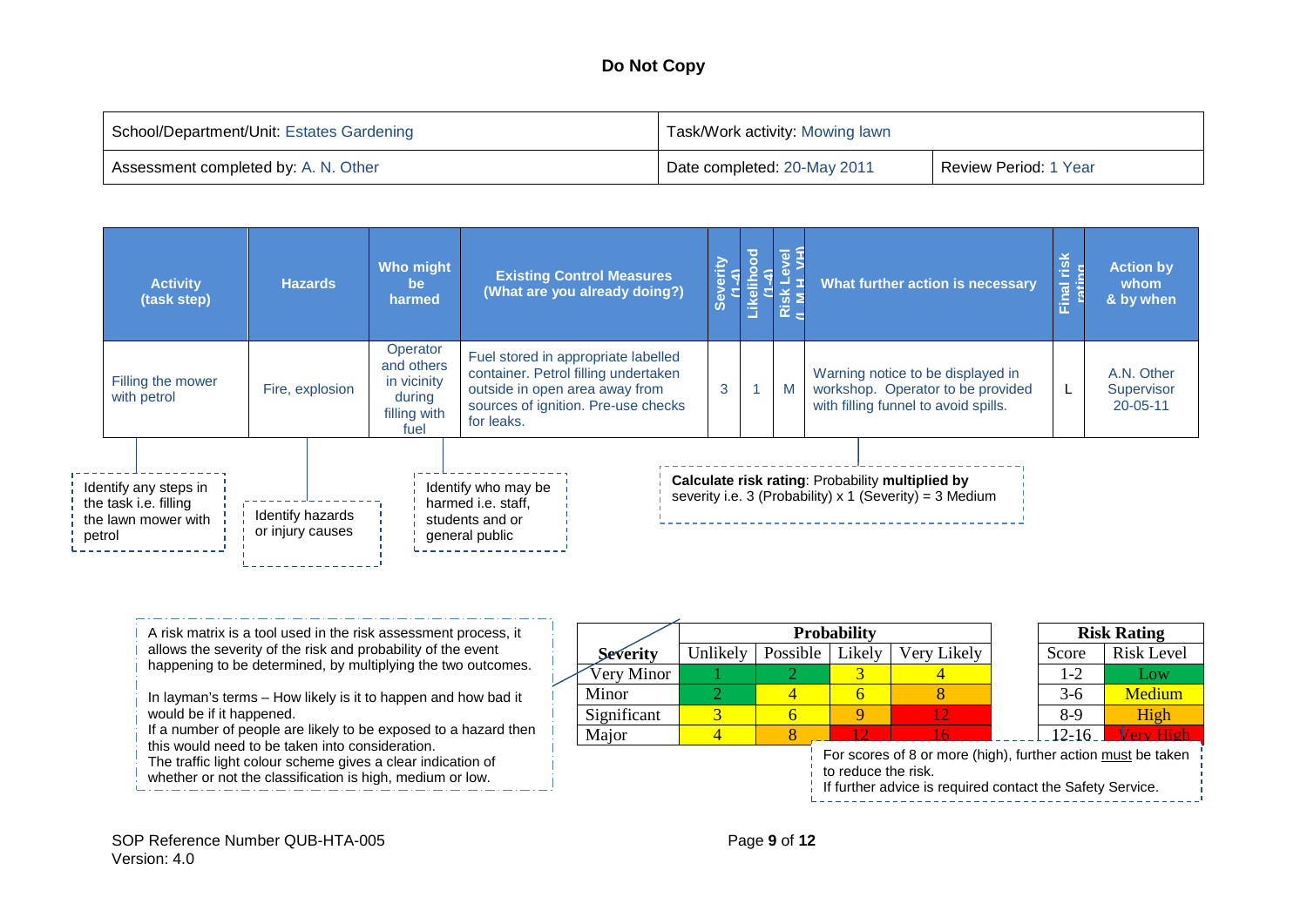#### **Guidance on Dealing with Radioactive Spillages1[3](#page-9-0)**

Spillages of radioactive material must be cleaned up without delay. This is to prevent the spread of contamination and in the case of gamma and "hard" beta emitters to eliminate unnecessary exposure to penetrating ionising radiation.

#### Small Spillages (Small discrete areas, Activity < 250uCi)

#### *Liquid Spills*

- double glove;
- drop a handful of paper tissues on the spillage (do not mop around the area as this will spread the contamination);
- lift the damp tissues with tongs and dispose of the material in the radioactive waste bin;
- work quickly, but carefully, to avoid exposure to ionising radiation;
- repeat the process until the surface is dry:
- then monitor to confirm the area has been decontaminated.

#### *Solid Spills*

- cover the area with "moist" paper tissues (wet wipes);
- proceed as for liquid spill procedure above.

If the area appears clean and dry but the contamination persists (as confirmed by monitoring), try to remove the contamination using a cleaning agent such as Decon 90. If the contamination refuses to shift consider your options carefully before resorting to drastic action. For example, spills of a short-lived radioisotope such as P32 can be covered by a suitable shield (10mm of Perspex for P32) until the activity has decayed away.

In some circumstances it may be necessary to completely remove the contaminated surface. In such cases advice must be sought from the University Radiation Protection Advisor (URPA) before proceeding.

Large Spillages (Spills scattered over large areas, Activity > 250 μCi)

- establish the facts as quickly as possible;
- treat casualties and contaminated individuals firstly;
- decontaminate the facilities and equipment;
- avoid spreading contamination on contaminated casualties;
- avoid spreading contamination outside the area of the incident;
- use the radiation spill kit.

Those involved in the incident should be encouraged to remain calm and not to move about unduly to avoid the spread of contamination. The Departmental Radiation Protection Supervisor (DRPS) and the URPA should be summoned as soon as possible to provide advice on monitoring, decontamination and to oversee the incident management.

It is important to establish as soon as possible the radionuclide(s) involved; the activity handled; how much has been spilt (volume and activity) and if the contamination has been contained within the area of the incident.

In order to prevent the spread of contamination to outside of the radionuclide laboratory, access to it should be carefully restricted as soon as possible after the incident occurs. The

<u>.</u>

<span id="page-9-0"></span><sup>1</sup> Please note that this is not a definitive guidance note for chemical contamination as the procedures will vary considerably and be dependent on the nature of the chemical spilled. It is important that advice is sought from the appropriate office.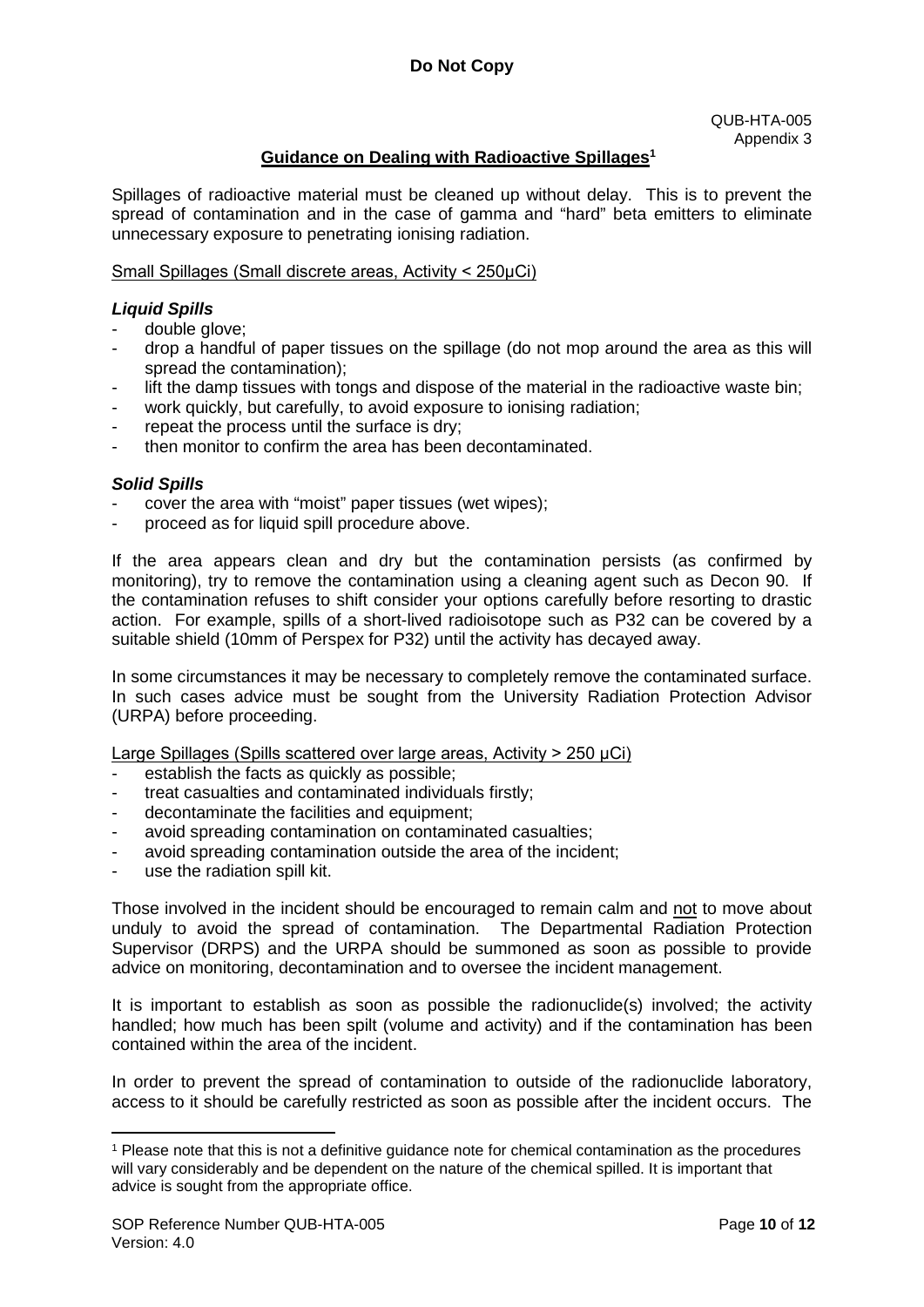area should be carefully demarcated with hazard warning signs and warning tape (in spill kit) and preferably guarded by a responsible individual.

No-one should be permitted into the area unless they are wearing the appropriate personal protective equipment (PPE) i.e. overshoes, disposable coveralls and double gloves (in spill kit).

No-one should be permitted to exit the area unless they have undergone contamination monitoring (overseen by DRPS or URPA) and have removed and bagged up their PPE.

On arrival, the "clean-up" team should make a clean walkway into the area by rolling out some benchkote with its absorbent side down (in spill kit). In this way, the team can attend to casualties, contaminated individuals and clean up the spill without standing in contamination and spreading it.

If there are casualties, then the provision of first aid must be given priority. The URPA, a trained first aider, will give advice and oversee the treatment of casualties such that the spread of contamination and exposure of the rescue team to ionising radiation is minimised.

In general, contamination clothing should be removed and bagged up. Contaminated wounds should then be irrigated under running water and reasonable bleeding encouraged until monitoring indicates wounds are free of contamination. The casualties may then be removed from the scene for further treatment. The feet and hands of carers and casualties should be carefully monitored before they exit the scene.

Similarly, contaminated clothing should be removed from non-injured but contaminated individuals. Then any areas of contamination identified on the skin (usually hands, face and legs) should be rubbed gently with cotton wool until monitoring indicates the contaminated area is clear. Care must be taken not to spread the contamination over the skin and not to abrade the skin thereby creating a route of entry into the body for contamination. These individuals may then be allowed to leave the scene provided their hands and feet are free of contamination.

Disposable coverall etc should be provided as a temporary replacement for discarded clothing.

If the spill is from a gamma or high energy beta emitter, the clean-up team may find that the high background created by the spill makes monitoring of individuals and the environment very difficult. It is then important to identify and remove the main part of the spill first (ie stock vial or material readily seen) and then to deal with the remainder of the contamination afterwards. Once the stock vial and waste wipes and tissues are shielded behind lead, small splashes of contamination should now be readily identified and dealt with using the procedure for "small spills" given above. Drips on to the floor should be dealt with firstly and then the floor. Work from the outside of the spill inwards.

If the spillage is from a very short half-life isotope such as Technetium 99m (6 hours); then once casualties and contaminated individuals have been dealt with, it would be better to await the decay of the spill rather than expose the cleanup team to unnecessary risks.

If the spillage cannot be removed, it may be necessary to cover it with a suitable shielding material in the interim.

Finally, an investigation into the incident should be carried out and a report prepared and forwarded to the URPA. Losses of radioactive material through spillage must be accounted for on the Isostock programme. Spillages in excess of certain activity must also be reported to the HSE and the Radiochemical Inspectorate.